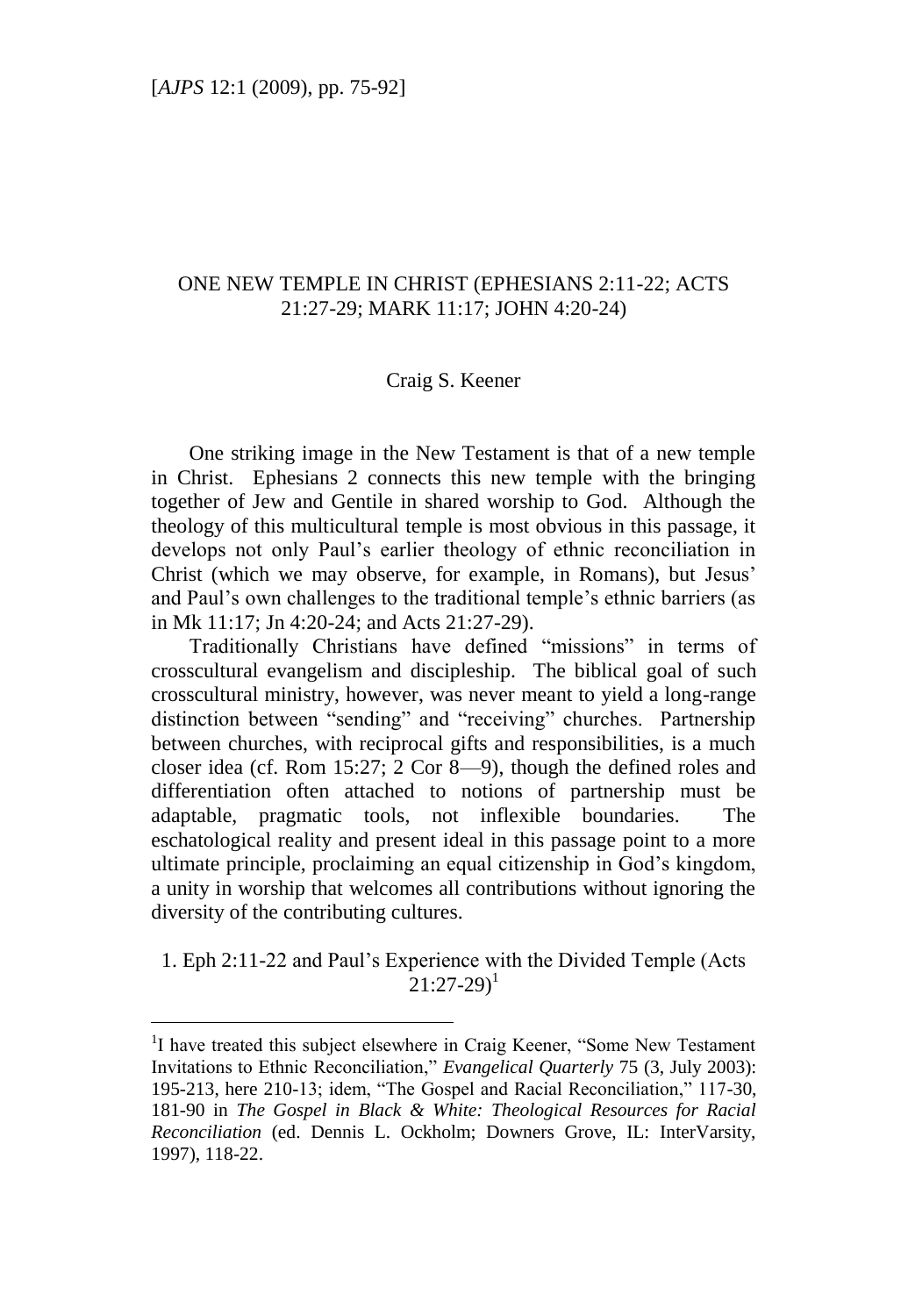Paul"s image of a temple uniting Jew and Gentile challenged the ethnically segregated reality of the temple standing in his own day. The ancient Israelite temple did not segregate Gentiles from Jews or women from men, but just priests from laity (1 Kgs 8:41-43; 2 Chron 6:32-33). By the time of Jesus and Paul, however, Herod"s temple segregated all these groups to fulfill a stricter understanding of purity regulations.<sup>2</sup> The outer court was now divided into the court of Israel (for Jewish men); on a lower level outside it, the court of women, for Jewish women; and on a lower level outside that, the outer court beyond which Gentiles could not pass. Strategically posted signs, attested both in Josephus and archaeology, warned Gentiles that those who passed this point would be responsible for their own immediate execution.<sup>3</sup> Judeans normally were not allowed to execute death sentences directly, but violation of their temple constituted the one  $exception!^4$ 

Both Paul and his audience would have been well-aware of this symbol of Jewish-Gentile division at the very heart of divine worship.<sup>5</sup> In Acts 21:27, some Jewish people from the Roman province of Asia saw Paul exiting the temple. Much of the Jewish community in Ephesus, that province"s most prominent city, felt that they had reason for animosity against Paul. In 19:9, he split their synagogue; in 19:33- 34, they were blamed for a riot that was reacting against his monotheistic preaching. They had also seen him in Jerusalem with

<sup>2</sup> See e.g., Josephus *Ant*. 3.318-19; 15.417; *War* 5.194; 6.124-26, 426-27; *m. Kel*. 1:8. Such purity regulations may be partly in mind in Eph 2:15 as it relates to shattering the dividing wall in Eph 2:14.

<sup>3</sup> Josephus *Ant*. 15.417; *War* 5.194; 6.125-26; cf. Philo *Embassy* 212; the inscription in Efrat Carmon, ed., *Inscriptions Reveal: Documents from the Time of the Bible, the Mishna and the Talmud* (trans. R. Grafman; Jerusalem: Israel Museum, 1973), pp. 76, 167-68, §169; G. Adolf Deissmann, *Light from the Ancient East* (Grand Rapids: Baker, 1978), 80-81; comment in Jack Finegan, *The Archeology of the New Testament: The Life of Jesus and the Beginning of the Early Church* (Princeton: Princeton University, 1969), 119-20. Most ancients could not read, but presumably word would spread; many ancient temples had various sorts of purity regulations, some requiring death for violation (e.g., Strabo 14.6.3; Hesiod *Astron*. frg. 3).

<sup>4</sup>Cf. Josephus *War* 6.126; *m. Sanh*. 9:6; discussion in Peretz Segal, "The "Divine Death Penalty" in the Hatra Inscriptions and the Mishnah," *JJS* 40 (1, 1989): 46-52.

<sup>&</sup>lt;sup>5</sup>I cover these observations from Acts in much more detail in my forthcoming Acts commentary (Hendrickson).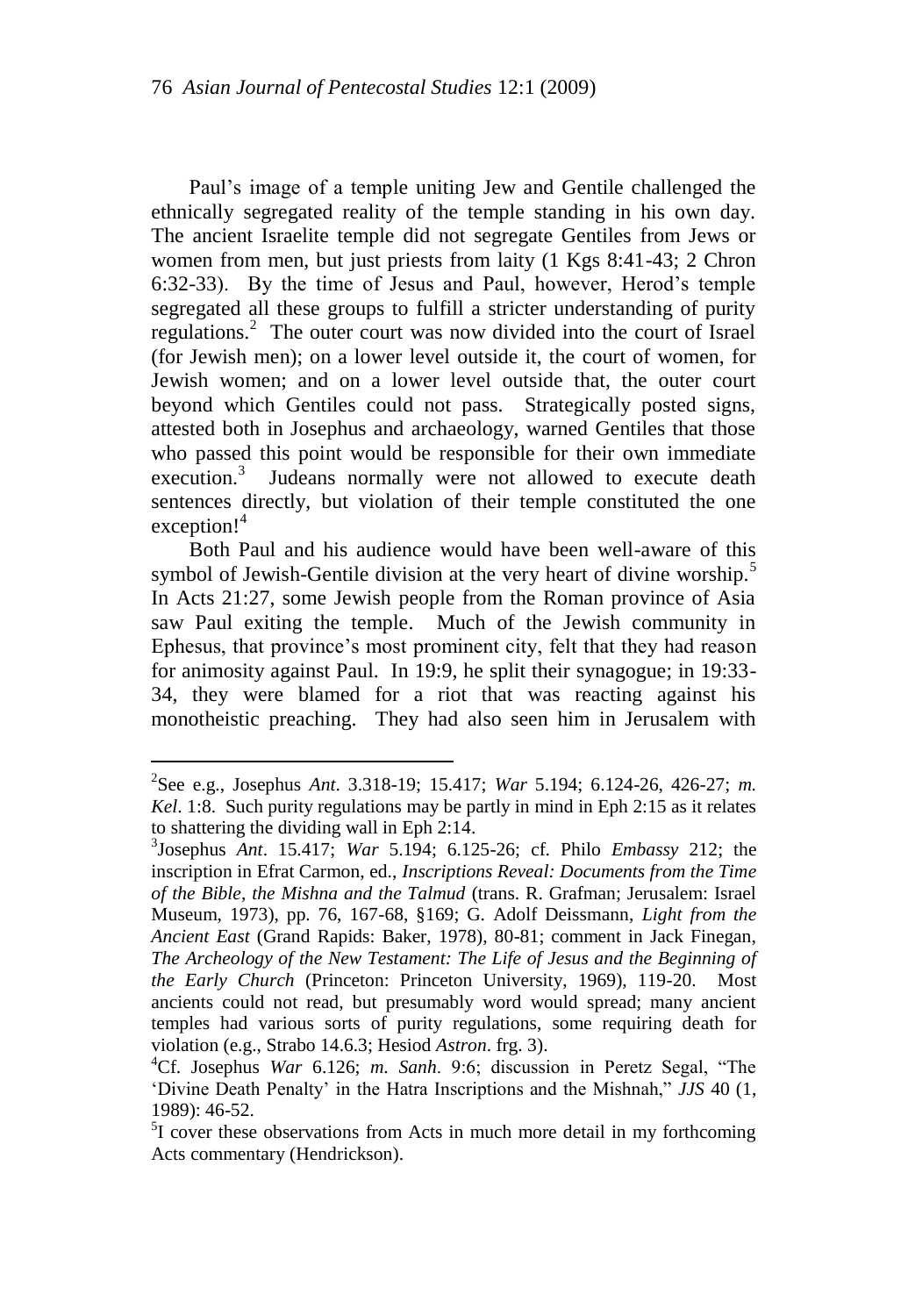Trophimus, a Gentile they recognized from Ephesus (21:29). Knowing Paul"s commitment to Gentiles as well as Jews (19:10), they drew a faulty conclusion. They accused Paul of having violated the temple"s sanctity by bringing a Gentile inside  $(21:28)$ ! A riot quickly ensued,<sup>6</sup> and God ironically used the Roman garrison on the temple mount to protect Paul, even though the garrison commander wrongly initially presumed Paul the instigator of the unrest.

Paul's ensuing speech to the crowd<sup>7</sup> was in Aramaic and offered abundant common ground with his audience (e.g., 22:12). They patiently listened to his testimony about Jesus, perhaps because of the culturally sensitive witness of the Jerusalem church (cf. 21:20). Paul could have built on this hearing as Peter did in 2:37-41, summoning people to repentance. Paul, however, would not leave out his call to the Gentiles (22:21-22), and the riot resumed. Why did Paul insist on talking about Gentiles, even when it risked alienating a hostile crowd?<sup>8</sup> Judean nationalism had been on the rise since Judea had briefly had its own king (41-44 CE) and suffered abuses under subsequent Roman governors; revolt against Rome (66-73 CE) was probably less than a decade away. The Jerusalem church successfully identified with their culture in proclaiming Christ to them (21:20), but they did not prophetically warn their culture that their nationalism was leading them toward cultural destruction. We should indeed identify with our peoples (cf. 21:26; 1 Cor 9:20-21), but not to the extent of breaking fellowship with believers of other cultures. If Christ is truly our Lord, then we must be loyal to Christ"s body, despite its diversity of languages and customs, more than to any ethnicity. For Paul, as we shall see, the true gospel involved ethnic reconciliation, and someone truly embracing Christ could not hate other peoples. Paul"s provocative message was rejected, but God vindicated Paul"s message, and Jesus" warning (Lk 19:41-44; 21:20-24), when Jerusalem fell in  $70<sup>9</sup>$ 

<sup>6</sup>Dangerous riots sometimes occurred in the temple (Josephus *War* 2.224-27), requiring extra precautions during the festivals (*War* 5.244); this is probably a festival or just after one (see Acts 20:16).

<sup>7</sup> From the staircase (Acts 21:40) noted in Josephus *War* 5.243-44.

<sup>&</sup>lt;sup>8</sup>Paul did exercise the rhetorical sensitivity to otherwise establish rapport first (as recommended in rhetoric; see e.g., *Rhet. Alex*. 29, 1436b.17-19, 38-40; 1437a.1-1438a.2; 1442a.22-1442b.27).

 $91$  treat this question more fully in my forthcoming Acts commentary, passim. Since Jesus prophesied this event before 70, this issue differs from the question of Acts" dating; some evangelicals date Acts after 70 (e.g., F. F. Bruce, *The Acts of the Apostles: The Greek Text with Introduction and Commentary* [3rd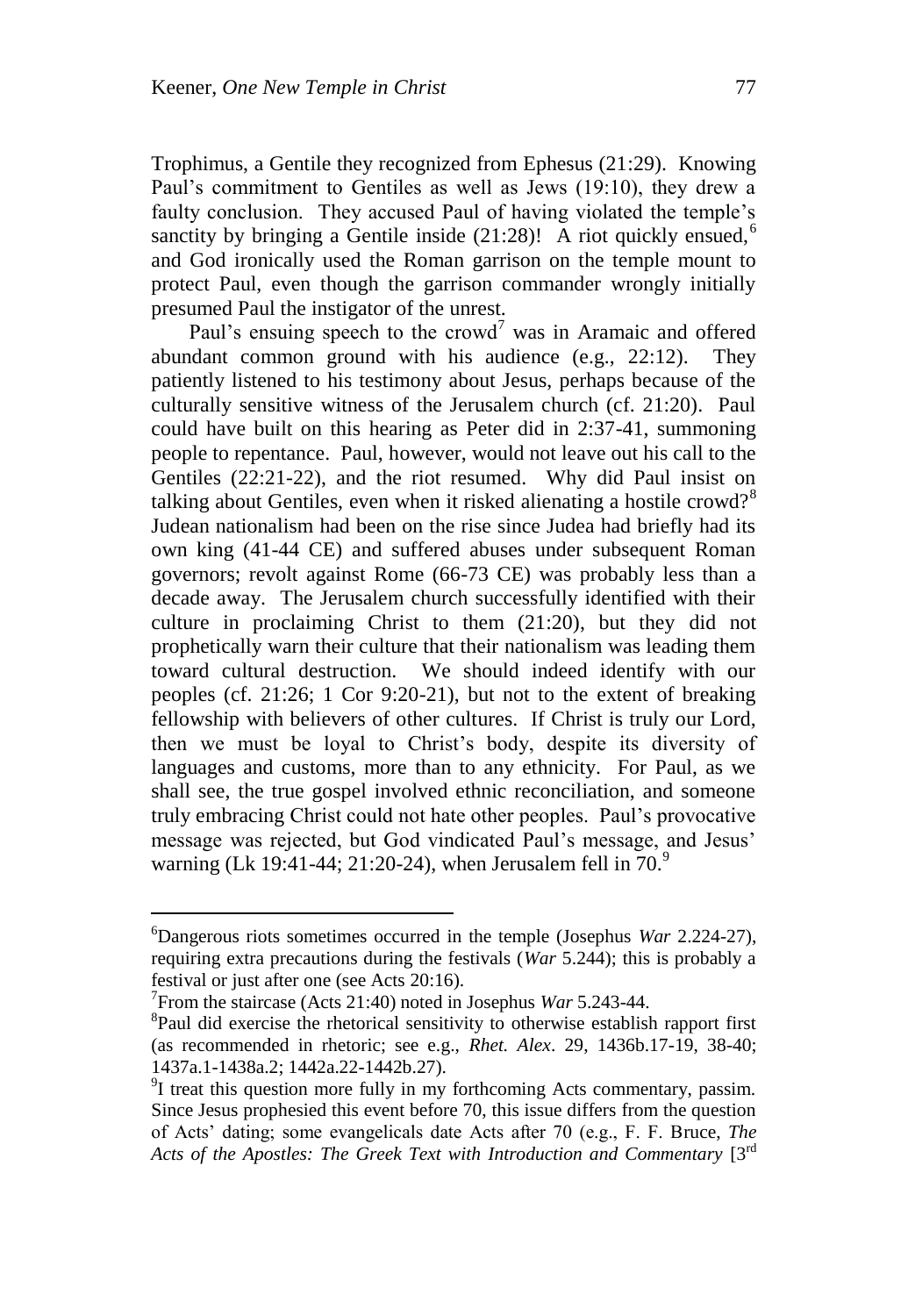Paul"s failure to accommodate hatred of Gentiles ironically led to several years in Roman custody. He was held for up to two years in Caesarea, Rome"s capital for Judea (Acts 24:27), then sent to Rome. On what I currently think the likeliest background for Ephesians, Paul writes to the churches of the Roman province of Asia, starting in Ephesus, from Roman custody (Eph 3:1; 4:1; 6:20).<sup>10</sup> (Ephesians circulated in Roman Asia beyond Ephesus, but that was probably the center of his audience.)<sup>11</sup> Because both Trophimus and Paul's accusers

<sup>11</sup>For this approach to the circular letter, see e.g., Hoehner, *Ephesians*, 78-79, 144-48; J. Armitage Robinson, *St Paul's Epistle to the Ephesians*  $(2^{nd}$  ed.; London: James Clarke & Co. Ltd., 1904), 11; Frank Stagg, *The Book of Acts: The Early Struggle for an Unhindered Gospel* (Nashville, TN: Broadman, 1955), 199; J. Massyngberde Ford, *Revelation* (AB 38; Garden City, NY: Doubleday & Company, 1975), 389; Clinton E. Arnold, *Ephesians: Power and Magic. The Concept of Power in Ephesians in Light of its Historical Setting* (SNTSMS 63; Cambridge: Cambridge University, 1989), 5-6. Manuscripts could also generalize originally more specific addressees; see Harry Y. Gamble, "Canonical Formation of the New Testament," 183-94 in *Dictionary* 

rev. ed.; Grand Rapids: Eerdmans; Leicester: Apollos, 1990], 18, in contrast to his earlier view; Ben Witherington III, *The Acts of the Apostles: A Socio-Rhetorical Commentary* [Grand Rapids: Eerdmans, 1998], 165-72), others before (e.g., E. M. Blaiklock, *The Acts of the Apostles: An Historical Commentary* [Grand Rapids: Eerdmans, 1959], 16; tentatively, Darrell L. Bock, *Acts* [BECNT; Grand Rapids: Baker Academic, 2007], 25-27).

 $10$ Many scholars have argued against Pauline authorship; see e.g., Andrew T. Lincoln, *Ephesians* (WBC 42; Dallas: Word, 1990), lix-lxxiii; D. E. Nineham, "The Case Against the Pauline Authorship," 21-35 in *Studies in Ephesians*, ed. F. L. Cross (London: A. R. Mowbray & Co., 1956); C. L. Mitton, *Ephesians*, NCBC (Greenwood, SC: Attic Press, 1976), 4-11; John C. Kirby, *Ephesians: Baptism and Pentecost. An Enquiry into the Structure and Purpose of the Epistle to the Ephesians* (Montreal: McGill University, 1968), 3-56. But in favor of Pauline authorship, see e.g., Harold W. Hoehner, *Ephesians: An Exegetical Commentary* (Grand Rapids: Baker, 2002), 2-61, 114-30 (thoroughly); J. N. Sanders, "The Case for the Pauline Authorship," 9-20 in *Studies in Ephesians*, ed. Cross; John A. T. Robinson, *Redating the New Testament* (Philadelphia: The Westminster Press; London: SCM Press, 1976), 63; Markus Barth, *Ephesians* (2 vols.; AB 34-34A; Garden City, NY: Doubleday & Co., 1974), 1:3-60; cf. A. Van Roon, *The Authenticity of Ephesians* (NovTSup 39; Leiden: E. J. Brill, 1974), 37-44; Henry J. Cadbury, "The Dilemma of Ephesians," *NTS* 5 (2, Jan. 1959): 91-102. I believe that the style is sufficiently Pauline, if one allows for some "Asianist" rhetoric and his increased skill in using Stoic language (as in Philippians; cf. Acts 19:9), and that Hoehner"s argument (favoring Paul"s authorship) is compelling.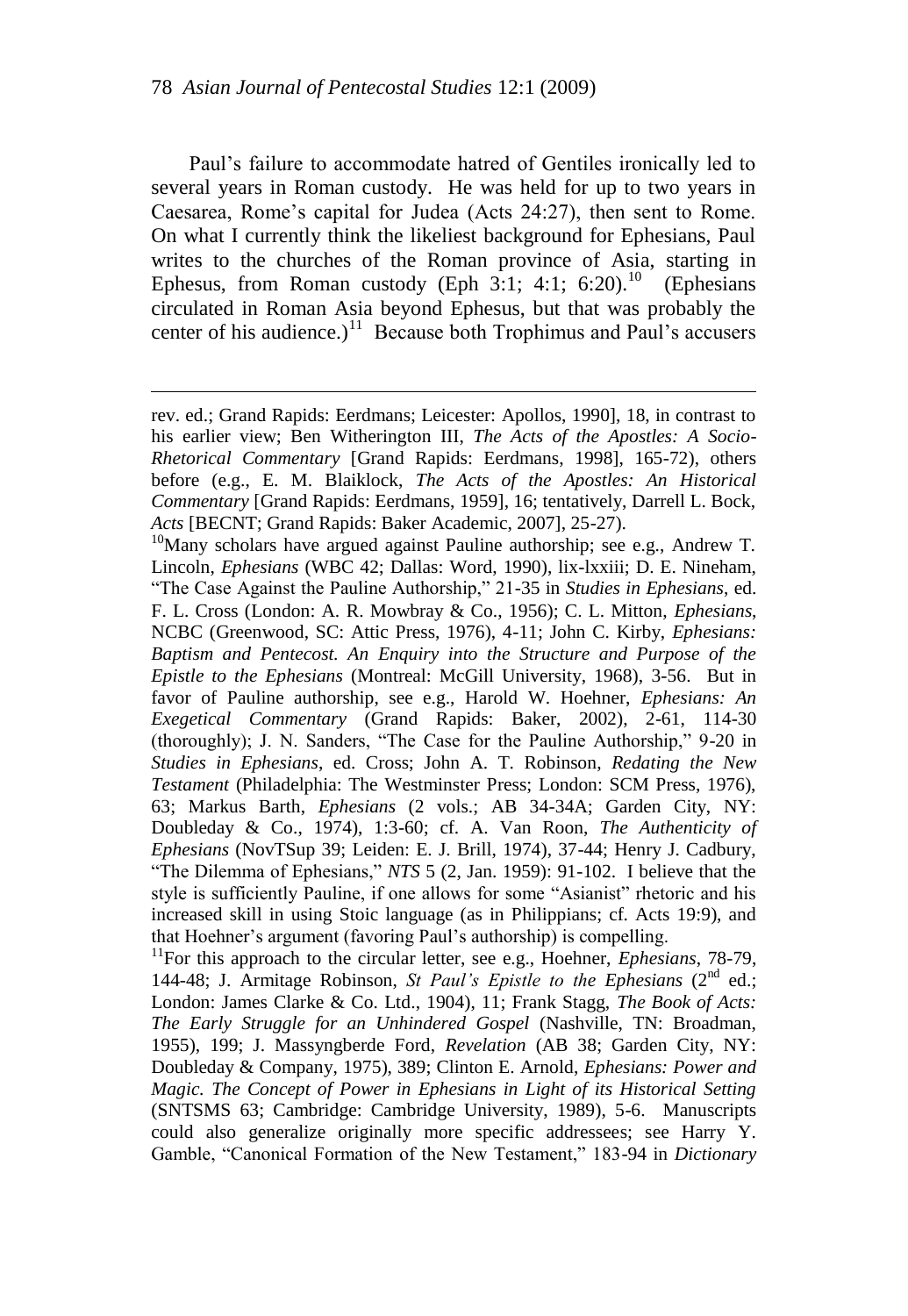were from the area of Ephesus, believers in Ephesus would know why Paul was writing to them from Roman custody.

Thus for Paul, and for his audience, there could be no greater symbol of the division between Jew and Gentile than this dividing wall in the temple. Yet Paul declares that this barrier, established by biblical laws dividing Jews from Gentiles, has been shattered by Jesus Christ (Eph 2:14-15)! "For he himself is our peace, who forged both Israelite and Gentile into one and abolished the dividing barrier, annulling the enmity ..." Paul offered this startling claim in a setting where many would have resented it. He was declaring that there was neither Jew nor Gentile in Christ (1 Cor 12:13; Gal 3:28) in a world of mutual hostility between these groups; just a few years later Jews and Syrians began massacring each other in the streets of Caesarea,<sup>12</sup> and less than a decade afterward Romans devastated Jerusalem, burning its temple and enslaving its survivors.

Yet with a vision to the future, Paul goes on to speak here of a new temple, in which Jews and Gentiles together become a holy temple, God's household, the dwelling of the Spirit (2:19-22). Paul's conceptualization of this new temple related concretely to his own situation, but it also reflected antecedent teaching by Jesus himself, who both predicted the temple's destruction $13$  and posed theological challenges to the segregation there.

# 2. Jesus and the Divided Temple (Mk 11:17; Jn 4:20-24)

Paul had significant precedent for the connection between the temple and perceptions of Jewish-Gentile separation.<sup>14</sup> As we have noted, Herod"s temple separated Gentiles, who risked carrying impurity associated with idolatry, from the courts of Jewish women and men. When Jesus overturned merchants' tables in the temple, he challenged the one part of the temple where Gentiles were welcome. While we

*of New Testament Background* (ed. Craig A. Evans and Stanley E. Porter; Downers Grove, IL: InterVarsity, 2000), 186; Lincoln, *Ephesians*, 1-4.

<sup>12</sup>Josephus *War* 2.266-70, 457-58.

<sup>13</sup>Historically, see Craig S. Keener, *A Commentary on the Gospel of Matthew* (Grand Rapids: Eerdmans, 1999), 560-63, and the many sources cited there; also my forthcoming work on the historical Jesus of the Gospels.

<sup>&</sup>lt;sup>14</sup>Oumran also spoke of a spiritual temple (e.g., 1QS 8.5-9; Bertril Gärtner, *The Temple and the Community in Qumran and the New Testament: A Comparative Study in the Temple Symbolism of the Qumran Texts and the New Testament* [Cambridge: Cambridge University, 1965], 16-46), but Gentiles were excluded.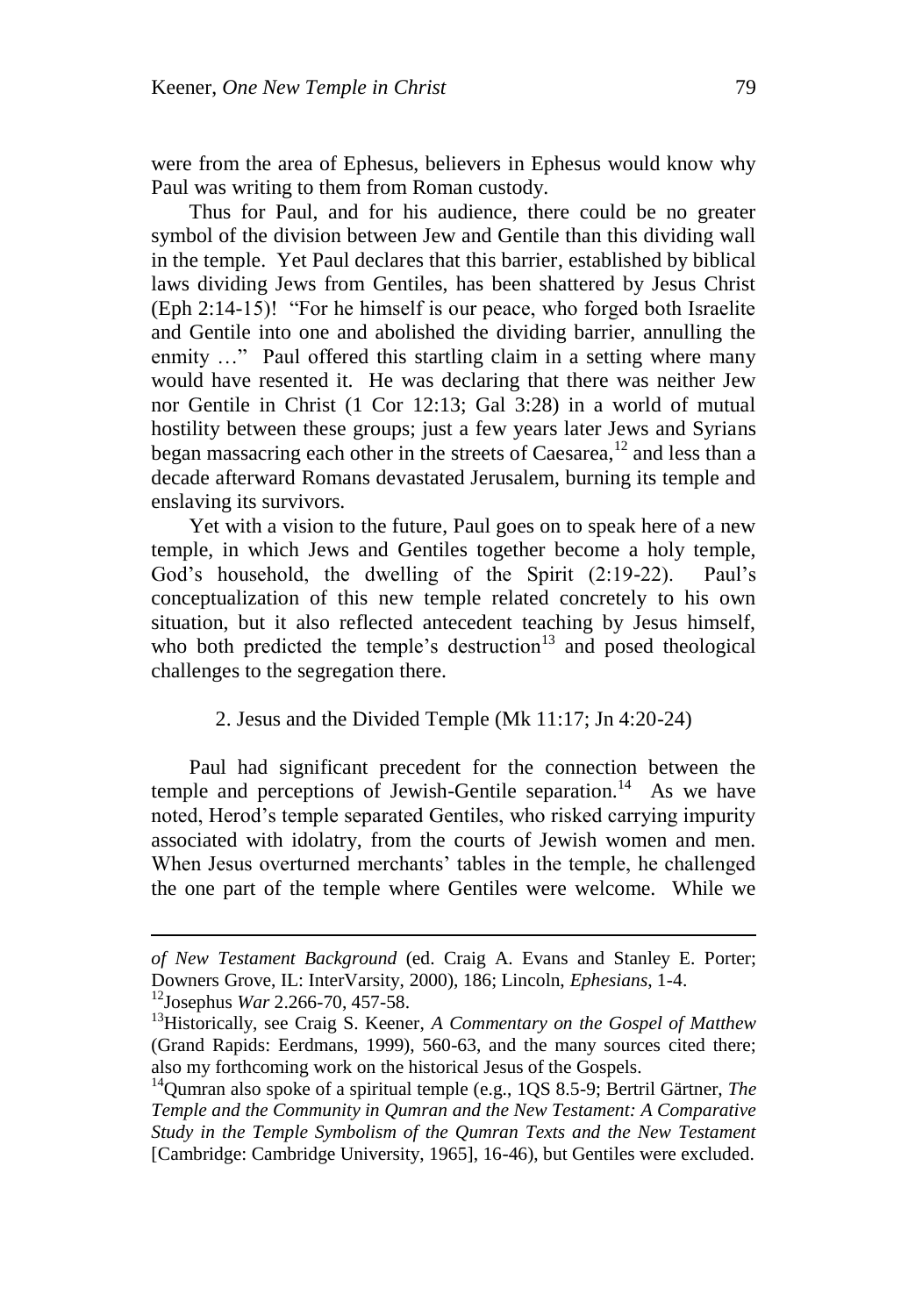might doubt a connection between these two features (we could find other activities limited to the outer court as well), Mk 11:17 indicates a concern for Gentiles' worship in God's house.<sup>15</sup>

Jesus cried out two texts as he overturned the tables: Is 56:7 and Jer 7:11. The context of Is 56 welcomes Gentiles to worship God, removing their stigma as second-class citizens among the true God"s worshipers. The particular verse (56:7) declares, "I will bring foreigners to my holy mountain and give them joy in my house for prayer … because my house will be called a house of prayer for all the nations." From the beginning, God had intended his house to welcome all peoples! Gentiles' restriction to the outer court, however, cannot have encouraged them the way that Isaiah intended.

Jesus blends his reference to Is 56:7 with another allusion, when he indicates that the Sadducean elite who currently controlled the temple had turned it into a "robber's den." The phrase derives from Jer 7:11, in a context emphasizing judgment against the temple. Israel thought that God would not destroy his own temple (7:4); in their estimation, shared with their contemporaries in many surrounding cultures, judgment was not what a god was for. But God challenged their blindness: Will you mistreat your neighbor and worship other gods, then come into this house that is called by my name and say, "We are protected!" (7:5-10). God goes on to warn that they are treating his house like the way robbers treat their lairs—a safe place to store their loot and hide out. But the temple would *not* protect them; they could not hide from God"s anger there, for he would destroy that temple and banish them from the land (7:12-15).

Jesus does not simply echo texts casually to sound "biblical"; he selects these texts deliberately. Jesus pronounced judgment against the temple (Mk 13:1-2), just as Jeremiah did. Overturning tables in the temple offered an even more overt symbol of judgment than Jeremiah smashing a pot (Jer 19:10-12) had.<sup>16</sup> His other teachings<sup>17</sup> suggest that

<sup>&</sup>lt;sup>15</sup>Matthew and Luke, laying emphasis instead on the judgment element, omit "Gentiles" here.

<sup>16</sup>Cf. e.g., E. P. Sanders, *Jesus and Judaism* (Philadelphia: Fortress, 1985), 70, 368. Skeptics about Jesus" prediction exercise a double standard against canonical texts; some other Jewish people expected judgment on the temple before the event occurred (*T. Mos*. 6:8-9; *1 En*. 90:28-29; 11QTemple 29:8-10; Josephus *War* 6.301, 304, 306, 309), and others also prophesied Roman conquest before it happened (e.g., 1QpHab 9.6-7). Many less skeptical scholars also point to multiple attestation in favor of Jesus' warning.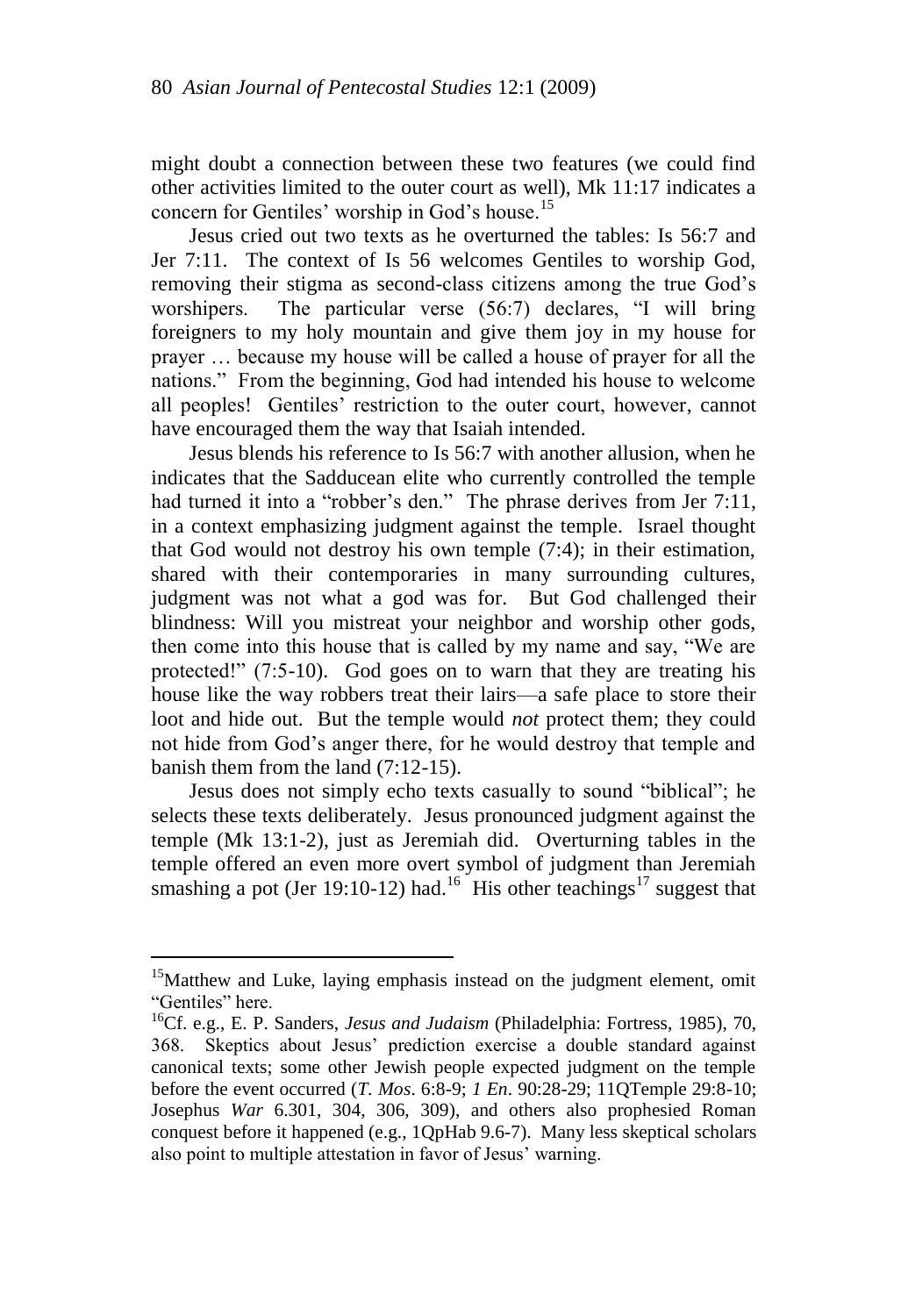he, like Isaiah, also wanted Gentiles to be welcome in God"s eschatological temple.<sup>18</sup> False witnesses seem to have twisted his words about a new temple (Mk 14:58; 15:29; cf. Acts 6:14), but John declares that the new temple that Jesus really proclaimed was his body (Jn 2:19-21).

The Gospels also offer us other indications that Jesus considered a new, spiritual temple, or at least offered the raw material (cf. e.g., Lk 19:40, 44;  $20:17-18$ <sup>19</sup> that coalesced into an early Christian consensus about this image (cf. e.g., 1 Cor 3:16; 6:19; 1 Pet 2:4-8; Rev 3:12; 13:6). Clearest among these are Jesus' words to the Samaritan woman in Jn  $4.^{20}$  In this passage, Jesus seeks a true worshiper of God (Jn 4:23), hence "must" pass through Samaria (4:4) even though that route was merely the shortest way, not a strict geographic necessity.<sup>21</sup>

Jesus crosses multiple barriers to talk with this woman. First, Jesus crosses a gender barrier. Strict Jewish pietists did not wish to be seen talking alone with a woman; in their estimation, not only might this arouse temptation, but it might hurt one's reputation for piety.<sup>22</sup> Thus the text notes that Jesus' disciples were surprised to find him

<sup>17</sup>See e.g., Michael F. Bird, *Jesus and the Origins of the Gentile Mission* (LNTS 331; London: T&T Clark International, 2006).

<sup>18</sup>On the eschatological temple in Jewish expectation, see Sanders, *Jesus and Judaism*, 77-90.

 $19$ Cf. my forthcoming article, "Human Stones (Lk 3:8//Matt 3:9; Lk 19:40) in a Greek Setting."

 $^{20}$ I treat this in greater detail, and with further documentation, in Craig S. Keener, *The Gospel of John: A Commentary* (2 vols.; Peabody, MA: Hendrickson, 2003), 611-19.

<sup>&</sup>lt;sup>21</sup>The verb *dei* refers to divine necessity elsewhere in John (3:7, 14, 30; 4:20, 24; 9:4; 10:16; 12:34; 20:9), and probably bears this sense here (Leon Morris, *The Gospel According to John: The English Text with Introduction, Exposition and Notes* [NICNT; Grand Rapids: Eerdmans, 1971], 255; Raymond E. Brown, *The Gospel According to John* [2 vols.; AB 29-29A; Garden City, NY: Doubleday & Company, 1966-1970], 1:169; J. Ramsey Michaels, *John* [GNC; San Francisco: Harper & Row, 1984], 59). Samaria was the preferred route (Josephus *War* 2.232; *Ant*. 10.118), but "necessary" only if one required haste (*Life* 269), which Jesus apparently did not (Jn 4:40).

<sup>22</sup>E.g., Sir 9:9; 42:12; *m. Ab*. 1:5; *Ket*. 7:6; *t. Shab*. 1:14; *b. Ber*. 43b, bar. More widely, see e.g., Euripides *Electra* 343-44; Livy 34.2.9, 18 (though most Romans were more progressive). In the Middle East today, Carol Delaney, Seeds of Honor, Fields of Shame." 35-48 in *Honor and Shame and the Unity of the Mediterranean* (ed. David D. Gilmore; AAAM 22; Washington, D.C.: American Anthropological Association, 1987), 41, 43.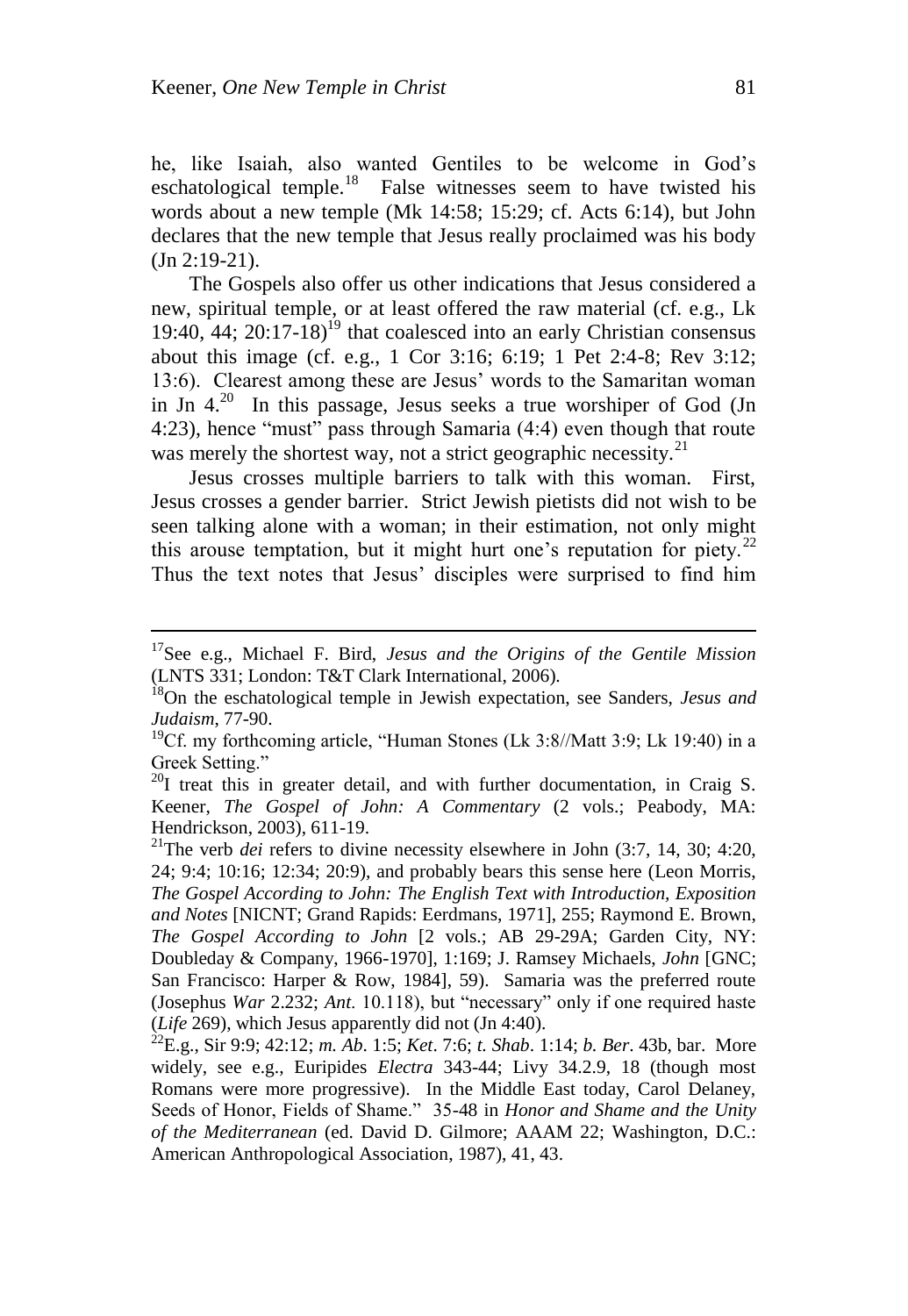speaking with a woman, though it also implies that they knew Jesus well enough not to question him (4:27).

Second, as with tax collectors and sinners in the other Gospels, Jesus crosses a moral barrier that his strictest contemporaries normally would not have crossed. In this culture, most women came to the well together; that this woman came separately, and at the hottest time of day (about the sixth hour, 4:6),<sup>23</sup> made it obvious that she was not welcome in the company of the other women. $24$  Shockingly, Jesus asks her for a drink (4:7), something normal religious Jewish men would not do. Jewish law treated Jewish women as unclean one week of every month, but strict Jewish pietists viewed Samaritan women as unclean every week of every month since they were babies (immoral or not)!<sup>25</sup>

Pietists would have also resented the setting"s ambiguity, because wells were notorious. It was at wells that Isaac"s steward met Rebekah (Gen 24:11, 15-19), Jacob met Rachel (Gen 29:10), and Moses met Zipporah (Ex 2:15-17). Other sources show us that some people considered wells to be appropriate places to find mates.<sup>26</sup> When Jesus asks the woman to bring her husband (Jn 4:16), she assumes that he is questioning whether she is married, and she responds that she is not (4:17)—i.e., that she is available. At this point Jesus clarifies the real point: she is not married to the man she is living with (4:18). Thus, she responds that he is a prophet (4:19). He would not have to be a prophet to discern that she had a bad reputation—coming to the well alone might have suggested that. But that she was married five times and was not married to her current boyfriend was not the sort of knowledge a stranger could simply infer.

Her indication that Jesus was a prophet, however, brings us to the third barrier, which pervades the entire encounter, namely the cultural and ethnic barrier. As we learn in 4:9, Jews did not deal with Samaritans. Now she claims that Jesus is a prophet; but as best as we can reconstruct on the basis of later Samaritan traditions, Samaritans

<sup>23</sup>E.g., Sophocles *Antig*. 416; Apollonius Rhodius 2.739; 4.1312-13; Ovid *Metam*. 1.591-92; *Jos. Asen*. 3:2/3:3. People thus normally broke from work and found shade at this time (e.g., Columella *Trees* 12.1; Longus 2.4; Ovid *Metam*. 3.143-54). It aroused thirst (Livy 44.36.1-2; Longus 3.31), also relevant here (Jn 4:7).

<sup>24</sup>Cf. e.g., Brown, *John*, 1:169.

<sup>25</sup>*M. Nid*. 4:1; *Toh*. 5:8; *t. Nid*. 5:1; see comments in David Daube, *The New Testament and Rabbinic Judais*m (Peabody, MA: Hendrickson Publishers, n.d.; London: University of London, 1956), 373.

<sup>26</sup>Arrian *Alex*. 2.3.4; perhaps *Lam. Rab*. 1:1, §19.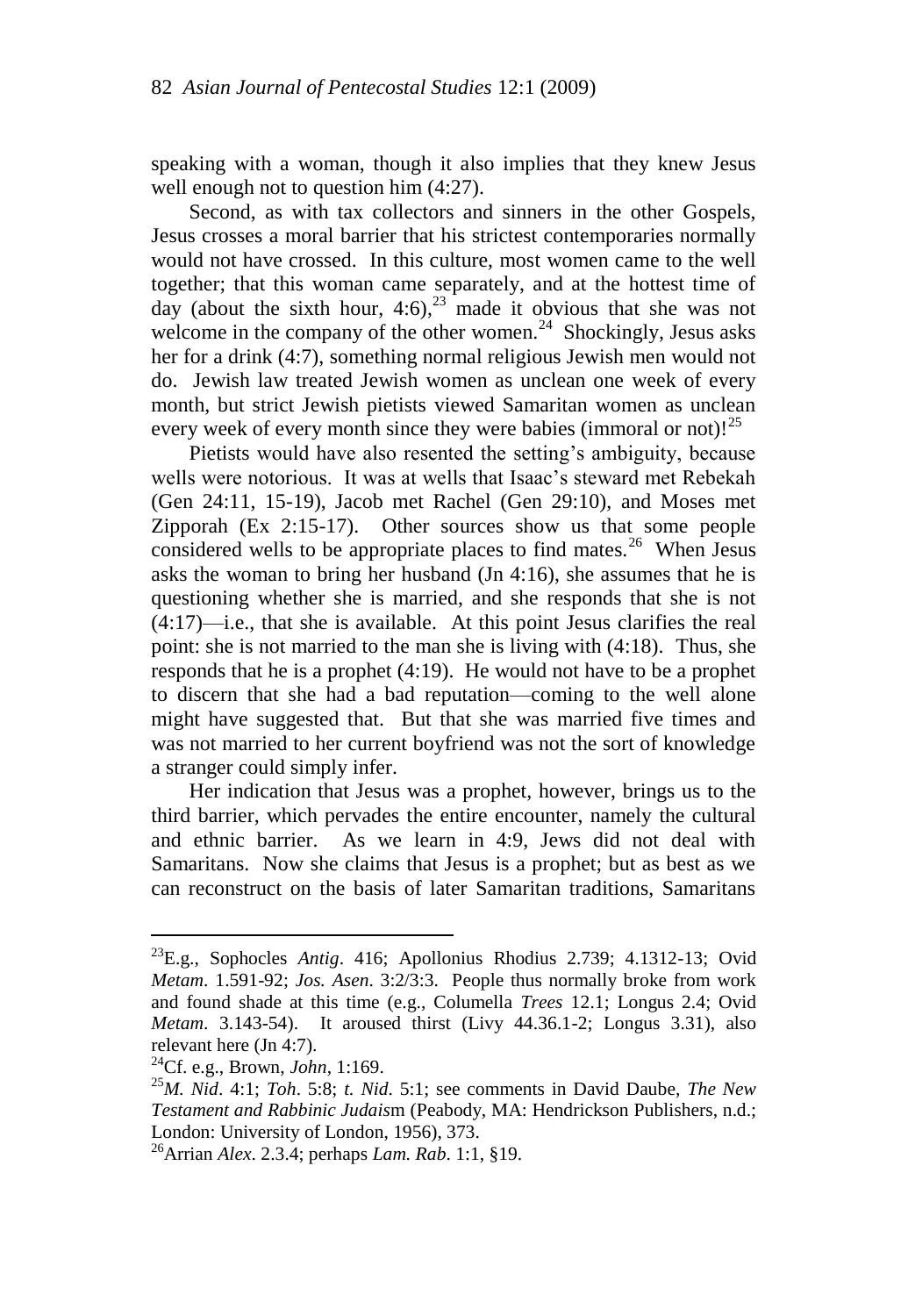did not believe in regular prophets, apart from an end-time prophet like Moses.<sup>27</sup> By calling this Jew a prophet, she implicitly acknowledges that the Jews rather than the Samaritans are right about God (as Jesus reaffirms in 4:22).

When she goes on to note, "Our ancestors worshiped at this mountain" (Mount Gerizim,<sup>28</sup> in full view of the well), "but you Jews worship in Jerusalem," we might suppose that she is changing the subject to evade the issue of her immorality. But such a cultural reading is far from how Samaritans would have understood it. If Jesus is a prophet, then her entire religious worldview must be reconstructed. The most fundamental point of contention between Jews and Samaritans was their respective holy sites. This is evident already in the verb tenses she employs: "our ancestors *worshiped*" (aorist), but "you Jews *worship*" (present). Jews had destroyed Samaritans' temple on Mount Gerizim about a century and a half earlier.<sup>29</sup> Samaritans would never have been able to destroy Jerusalem"s temple mount, but they had once desecrated it<sup>30</sup> and they continued to ridicule it.<sup>31</sup> Samaritans were now barred from Jerusalem's temple.<sup>32</sup> If the Jewish people are right and the Samaritans are wrong, how can this woman worship God?

<sup>&</sup>lt;sup>27</sup>F. F. Bruce, *New Testament History* (Garden City, NY: Doubleday & Company, 1972), 37-38; idem, *The Time is Fulfilled* (Grand Rapids: Eerdmans, 1978), 39. Josephus" Samaritan prophet on Mount Gerizim (*Ant*. 18.85-86) possibly fits this expectation.

<sup>28</sup>For Samaritan emphasis on Mount Gerizim, see Josephus *Ant*. 18.85-87; *War* 3.307-15; *t. A.Z*. 3:13; John Bowman, *Samaritan Documents Relating to Their History, Religion & Life* (POTTS 2; Pittsburgh, PA: Pickwick, 1977), 14.

<sup>29</sup>Josephus *War* 1.63-66; *Ant*. 13.255-56. Scholars have cited possible archaeological evidence for its destruction; see Robert J. Bull, "Field Report XII," *BASOR* 180 (Dec. 1965): 37-41, here 41; Finegan, *Archeology*, 35; Howard Clark Kee, "Tell-Er-Ras and the Samaritan Temple," *NTS* 13 (4, July 1967): 401-2; G. G. Garner, "The Temples of Mt. Gerizim. Tell er Ras— Probable Site of the Samaritan Temple," *Buried History* 11 (1, 1975): 33-42; Benedikt Schwank, "Grabungen auf "diesem Berg" (Joh 4,20-21). Der archäologische Beitrag," *BK* 47 (4, 1992): 220-21. Others, however, find this more questionable; see Robert T. Anderson, "The Elusive Samaritan Temple," *BA* 54 (2, 1991): 104-7; but cf. John McRay, "Archaeology and the NT," 93- 100 in *Dictionary of NT Background*, 96.

<sup>30</sup>Josephus *Ant*. 18.29-30.

<sup>31</sup>See e.g., *Gen. Rab*. 32:10; 81:3; cf. Lk 9:51-53.

<sup>32</sup>Josephus *Ant*. 18.30. This exclusion began in the time of Coponius (*Ant*. 18.29), who was governor from 6-9 CE.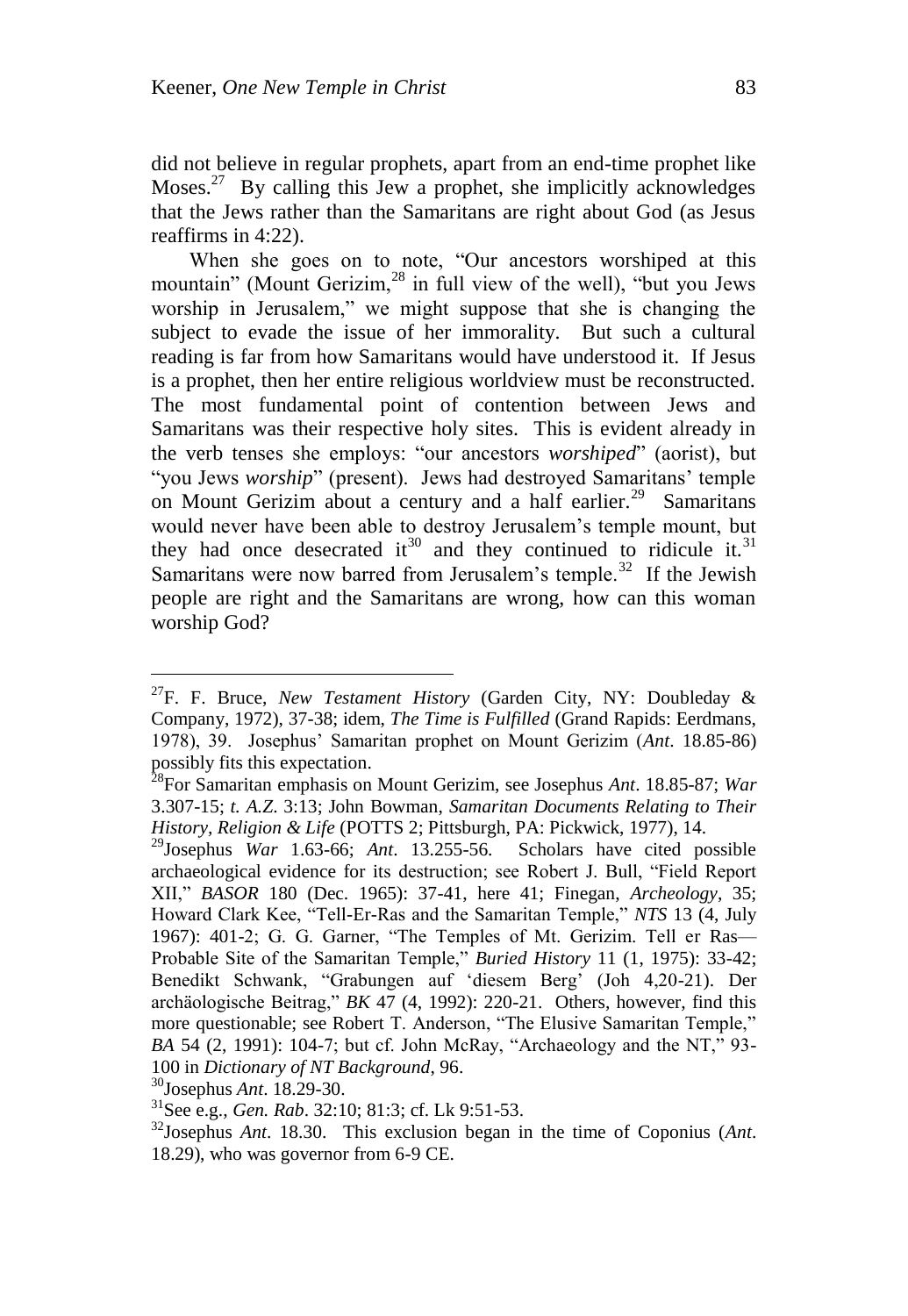Jesus responds that the true site of worship is neither in Jerusalem nor on Mount Gerizim. Rather, the true "place" of worship is in Spirit and in truth (possibly a hendiadys for, "in the Spirit of truth").<sup>33</sup> That is, no physical location defines where God is to be worshiped; what matters is Spirit-empowered worship  $(4:24)$ .<sup>34</sup> God is so great that no worship of him is adequate unless God"s own Spirit births it. The true temple is dwelling in God, and God dwelling in us (cf. Jn 14:23). Even in Revelation, where we might expect an eschatological temple like the one described in Ezek 40—48, we find something better, not worse, than Ezekiel's vision.<sup>35</sup> The entire New Jerusalem is shaped like the holy of holies; the city has no need of a temple, for God dwells with all his people in all the city. God himself, and the lamb, are its temple (Rev 21:22).

Because the true temple is one in the Spirit, Jesus crossed three barriers to make this woman a true worshiper of God. Because true worship is not limited to any geographic location or ethnicity or culture, we must cross every barrier to introduce people to new life, hence true worship of God, in the Spirit.

3. Paul's Theology of Multicultural Unity in Christ (Romans)<sup>36</sup>

Paul"s vision of a new, spiritual temple in Ephesians is no afterthought to his theology; in earlier letters he already addresses all believers as a spiritual temple (1 Cor 3:16; 6:19; 2 Cor 6:16) and those who offer spiritual worship (Rom 12:1). Even more critically, the bringing together of Jews and Gentiles had always been a dominant element in his preaching of the gospel. In the United States, where in some locations blacks and whites once had to eat at different lunch counters, I like to remark that Paul once challenged Peter at a segregated lunch counter (Gal 2:11-14).

Paul is most explicit about this perspective in Romans, probably because the church in Rome had special problems surrounding it.

<sup>33</sup>With Brown, *John*, 1:180.

<sup>34</sup>Cf. Phil 3:3; discussion in Keener, *John*, 615-19.

<sup>35</sup>See Craig Keener, *Revelation* (NIVAC; Grand Rapids: Zondervan, 1999), 497, especially 504.

<sup>&</sup>lt;sup>36</sup>I address this theme in Romans in more detail in Keener, "Gospel and Reconciliation," 122-25; idem, "Invitations," 208-10; also my forthcoming Romans commentary (Wipf & Stock).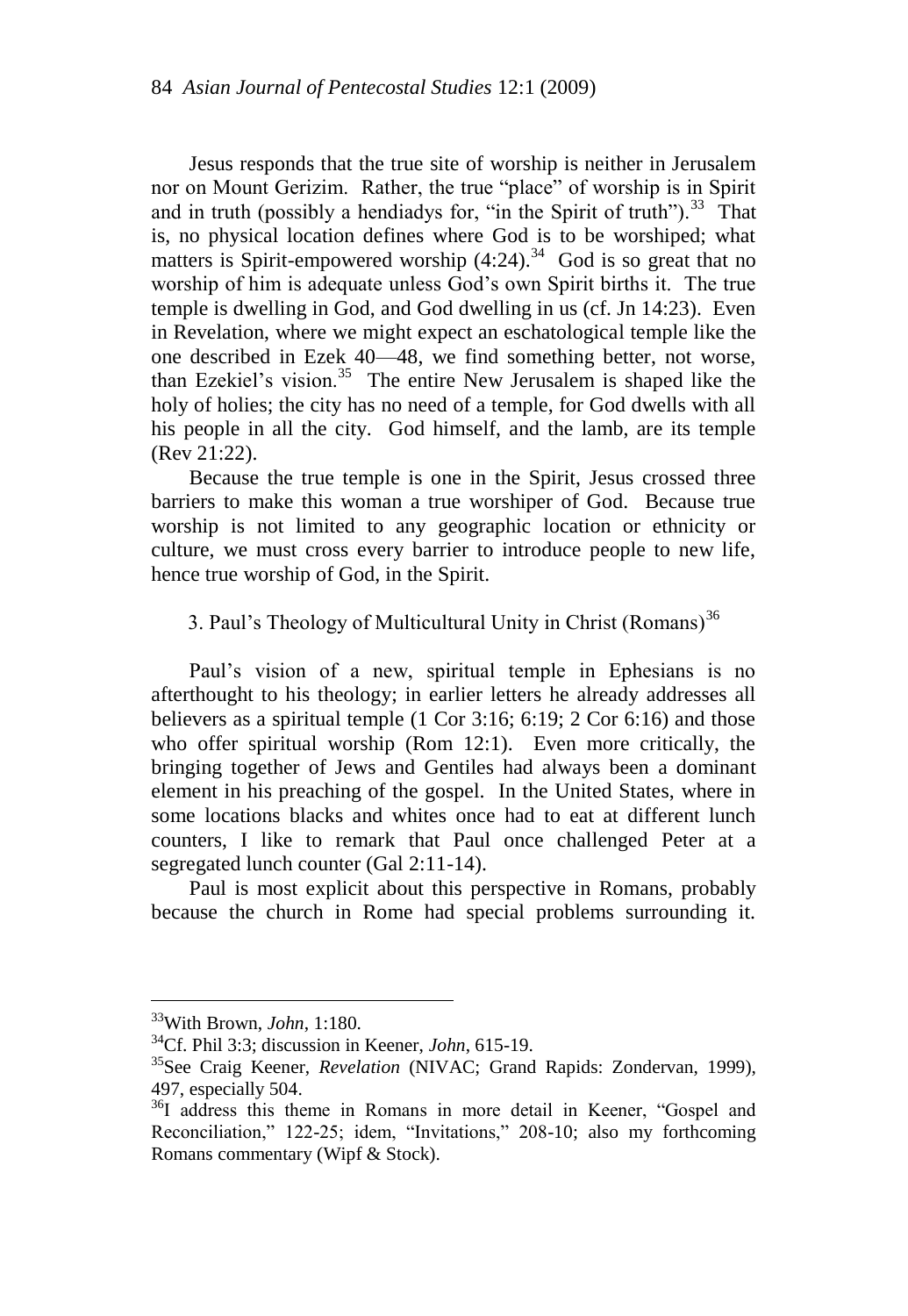Following Claudius' edict (probably c. A.D. 49),  $37 \text{ many Jewish}$ Christians left Rome (Acts 18:1-3), but a few years later, when Claudius died, some returned (Rom 16:3). Many or most scholars believe that the consequent influx of Jewish believers into what had for several years been a largely Gentile movement in Rome set the stage for the clash of cultures there.<sup>38</sup> I agree that this scenario is very likely, but in any case we may be even more certain about Paul"s solution, since it remains explicit in the letter itself: Paul goes out of his way in Romans to emphasize that salvation is for both Jew and Gentile (e.g., Rom 1:16; 10:11-13). The body of his letter climaxes with scriptural proofs for Jews and Gentiles worshiping God together  $(15:6-12)$ .<sup>39</sup>

<sup>37</sup>Suetonius *Claud*. 25.4. For the date, see e.g., Arthur Darby Nock, "Religious Developments from the Close of the Republic to the Death of Nero," 465-511 in *The Augustan Empire: 44 B.C.-A.D. 70,* vol. 10 in *The Cambridge Ancient History* (12 vols., ed. S. A. Cook, F. E. Adcock and M. P. Charlesworth; Cambridge: University Press, 1966), 500; Rudolf Brändle and Ekkehard W. Stegemann, "The Formation of the First "Christian Congregations" in Rome in the Context of the Jewish Congregations," 117-27 in *Judaism and Christianity in First-Century Rome* (ed. Karl P. Donfried and Peter Richardson; Grand Rapids: Eerdmans, 1998), 125-26; George Howard, "The Beginnings of Christianity in Rome: A Note on Suetonius, Life of Claudius XXV.4," *ResQ* 24 (3, 1981): 175-77; Stanley E. Porter, "Chronology, New Testament," 201-8 in *Dictionary of New Testament Background*, 206; Robert O. Hoerber, "The Decree of Claudius in Acts 18:2," *CTM* 31 (11, 1960): 690-94; Jacob Jervell, *Die Apostelgeschichte* (KEKNT 17; Göttingen: Vandenhoeck & Ruprecht, 1998), 458; Lo Lung-Kwong, *Paul's Purpose in Writing Romans: The Upbuilding of A Jewish and Gentile Christian Community in Rome* (Jian Dao DS 6, Bible and Literature 4; Hong Kong: Alliance Bible Seminary, 1998), 78- 82; Peter Lampe, *From Paul to Valentinus: Christians at Rome in the First Two Centuries* (ed. Marshall D. Johnson; trans. Michael Steinhauser; Minneapolis: Fortress, 2003), 11-16.

<sup>38</sup>E.g., A. Andrew Das, *Paul and the Jews* (Peabody: Hendrickson, 2003), 53- 61; James D. G. Dunn, *Romans* (2 vols.; WBC 38A, B; Dallas: Word, 1988)*,* 1:liii; Lung-Kwong, *Purpose*, 78-82; Douglas J. Moo, *The Epistle to the Romans* (Grand Rapids, Cambridge: Eerdmans, 1996), 5; Thomas R. Schreiner, *Romans* (BECNT; Grand Rapids: Baker, 1998), 12-14, 797-98; Thomas H. Tobin, *Paul's Rhetoric in Its Contexts: The Argument of Romans* (Peabody, MA: Hendrickson, 2004), 35-41; A. Katherine Grieb, *The Story of Romans: A Narrative Defense of God's Righteousness* (Louisville, London: Westminster John Knox Press, 2002), 7.

 $39$ For Paul seeking to reconcile Jewish and Gentile believers in Rome, see e.g., W. S. Campbell, "Why Did Paul Write Romans?" *Expository Times* 85 (9, 1974) 264-69; Bruce Chilton, *Judaic Approaches to the Gospels* (USFISFCJ,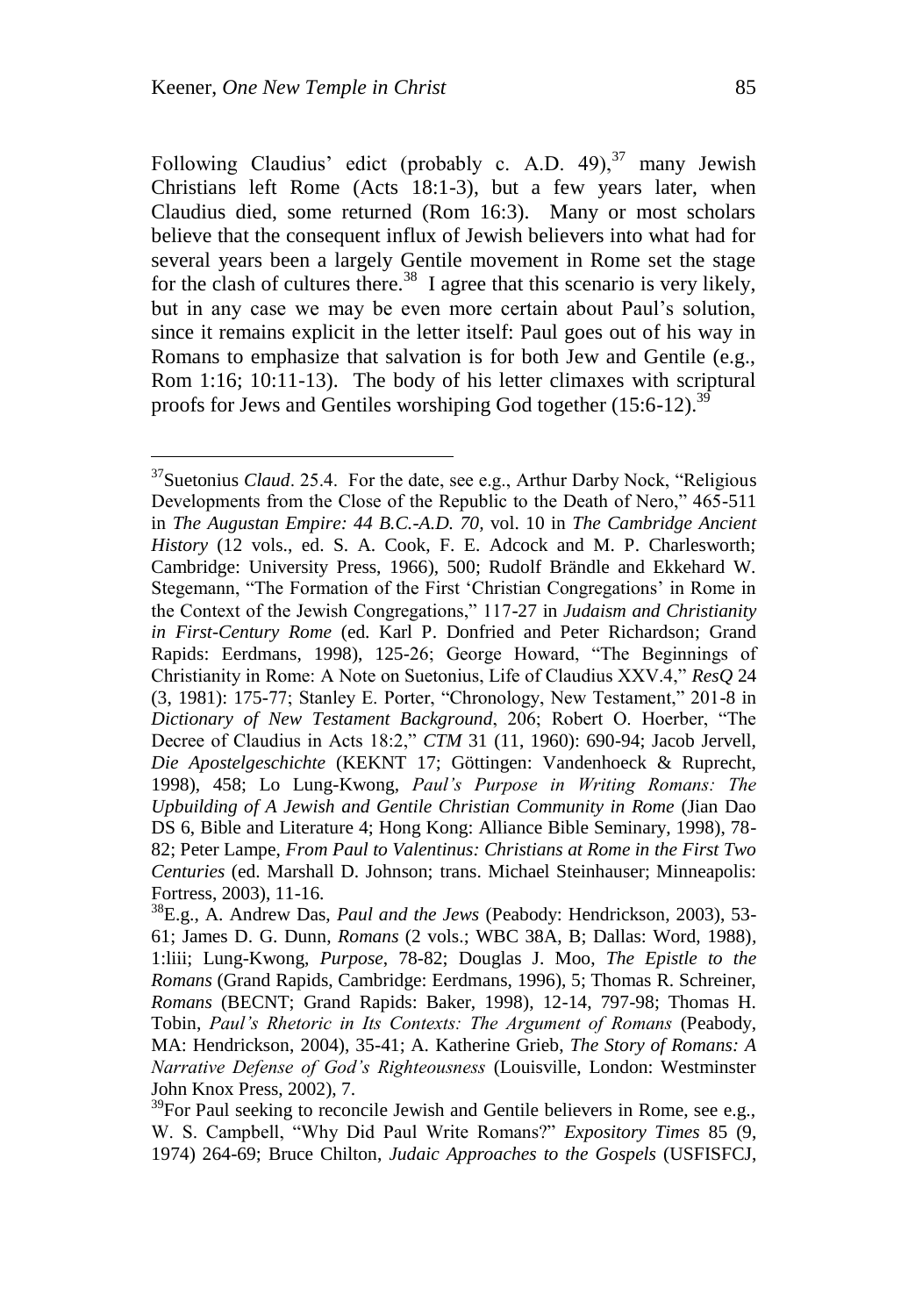Paul constructs the entire letter to advance this theme. Jewish hearers<sup>40</sup> would agree with Paul's verdict that the Gentiles are lost (1:18-32); but Paul uses this verdict to establish in the next two chapters that Jews are also lost (2:1—3:23). Thus, Paul argues, all must come to God the same way, through Jesus Christ (3:24-31). Some Jewish people would have demurred; they believed that they were saved because they were chosen in Abraham! $41$  Paul thus responds that, far from being able to depend on ancestral merit, they must follow Abraham"s model, hence be justified through faith (4:1—5:11). Moreover, if they wished to appeal to their ancestry in Abraham, Paul reminds them of everyone's common ancestry in Adam, who introduced sin  $(5:12-21).^{42}$ 

Jewish people might object that the law gave them a righteousness that unconverted Gentiles could not possess (and, close to Paul"s concern here, that converted Gentiles could acquire only with difficulty). Many sages felt that most Jews usually kept all 613 commandments that Jewish tradition found in the Torah, but most Gentiles could not even maintain the seven commandments that Jewish tradition attributed to Noah. But Paul insists that the law facilitated his death, though it was meant to bring life, because it could not transform him  $(7:7-25)$ .<sup>43</sup> The law could *inform* him about righteousness, but it could *transform* him only if written in his heart by the Spirit (8:2; cf. Ezek 36:26-27; 2 Cor 3:3-6).

Now in Rom 9—11 Paul comes to the heart of his argument about the relation between Jew and Gentile. Jewish people believed that they were chosen in Abraham, but Paul insists that with respect to salvation,

vol. 2; Atlanta: Scholars Press, 1994), 222-24; Schreiner, *Romans*, 19-21; Lung-Kwong, *Purpose*, 413-14.

<sup>&</sup>lt;sup>40</sup>Technically, most of Romans' audience is ethnically Gentile (cf. 1:5, 13; 11:13), though they will identify with the Jewish roots of their faith.

<sup>41</sup>Neh 9:7; Mic 7:20; E. P. Sanders, *Paul and Palestinian Judaism: A Comparison of Patterns of Religion* (Philadelphia: Fortress, 1977), 87-101; Marcus J. Borg, *Conflict, Holiness & Politics in the Teachings of Jesus* (SBEC 5; New York: Edwin Mellen, 1984), 207.

<sup>42</sup>Jewish people agreed that Adam introduced sin and death (*4 Ezra* 3:7; 4:30; *2 Bar*. 17:2-3; 23:4; 48:42-45; 56:5-6; *L.A.E*. 44:3-4; *Sipre Deut*. 323.5.1; 339.1.2), but many believed that his descendants also replicated the sin (*4 Ezra* 3:21; *2 Bar*. 18:1-2; 54:15, 19; cf. *4 Ezra 4 Ezra* 7:118-26).

 $43I$  agree with most scholars that the point of Rom 7 is life under the law more generally, not Paul"s personal autobiography, but believe that Paul"s own background enables and informs his description. The point would not differ for our purposes in any case.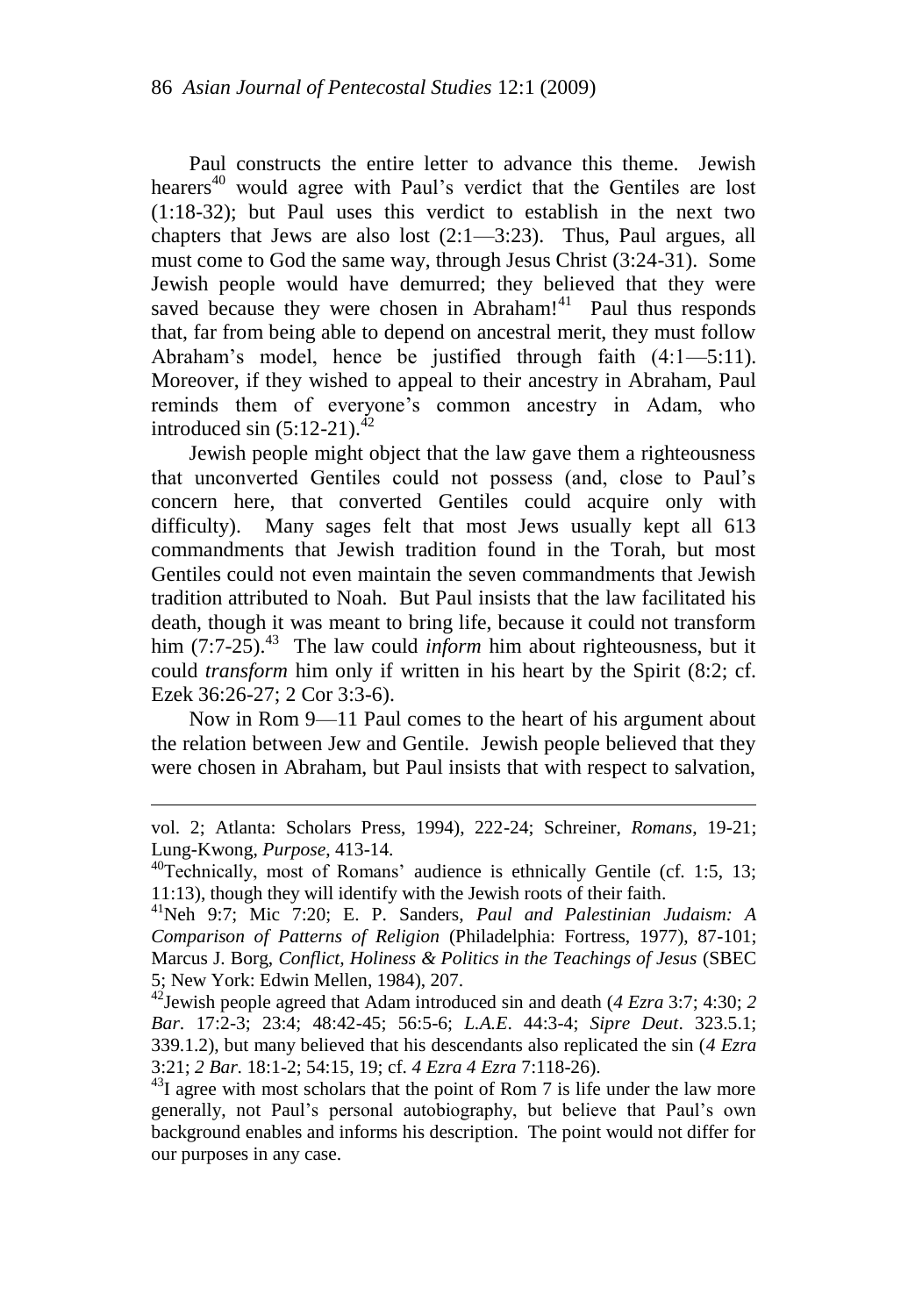God is not bound to choose based on ethnicity. Indeed, he warns that "not all Israel"s descendants are Israel" (9:6), nor are all Abraham"s descendants counted as his children (9:7). Abraham had two sons while Sarah remained alive: Isaac and Ishmael. Yet Paul points out in 9:7-8 that only one received the promise (though both were blessed). Isaac had two sons, but only one received the promise (9:10-13). In view of this pattern, how could Jewish people assume that they automatically belonged to the saving covenant based on their ethnicity?

But lest we think that Paul lectures only the minority of Jewish believers in Jesus involved with the Roman church, he decisively challenges the now-complacent and dominant Gentile believers as well. Not only is there still a remnant of Jewish believers (11:1-5) and a long-range hope for the Jewish people submitting to Jesus (11:12, 15, 26-27),<sup>44</sup> but Gentile believers are merely grafted as *proselytes* into Israel's heritage  $(11:17-21)$ .<sup>45</sup> As God used Israel's disobedience to afford opportunity for Gentiles' repentance before the end of the age, he also uses Gentiles" obedience through Christ to provoke Israel"s jealousy that eschatological expectations about Gentiles are being fulfilled through Christ  $(11:13-14)$ .<sup>46</sup>

Having established the theological groundwork, Paul turns to the practical demands that follow from these observations. Believers need to serve one another (12:9-15), for the real heart of the law is loving one another (13:8-10). On a practical level, this teaching especially meant that Gentile believers must not look down on Jewish people"s food customs or holy days (Rom 14:1—15:6), as ancient sources show

 $^{44}$ The sense of "Israel" in the immediate context of 11:26 seems ethnic rather than spiritual; cf. Johannes Munck, *Christ & Israel: An Interpretation of Romans 9-11* (Philadelphia: Fortress, 1967), 136; George E. Ladd, "Israel and the Church," *Evangelical Quarterly* 36 (1964): 206-13.

 $^{45}$ For Gentile converts as proselytes here, see Terence L. Donaldson, "'Riches' for the Gentiles' (Rom 11:12): Israel's Rejection and Paul's Gentile Mission," *JBL* 112 (1, Spring 1993): 81-98; idem, "Israelite, Convert, Apostle to the Gentiles: The Origin of Paul"s Gentile Mission," 62-84 in *The Road from Damascus: The Impact of Paul's Conversion on His Life, Thought, and Ministry* (ed. Richard N. Longenecker; Grand Rapids: Eerdmans, 1997), 81-82; idem, *Paul and the Gentiles: Remapping the Apostle's Convictional World* (Minneapolis: Fortress, 1997), 230-47; also Richard B. Hays, *The Conversion of the Imagination: Paul as Interpreter of Israel's Scripture* (Grand Rapids: Eerdmans, 2005): 5.

<sup>46</sup>See discussion in Mark D. Nanos, *The Mystery of Romans: The Jewish Context of Paul's Letter* (Minneapolis: Fortress, 1996), 249-50.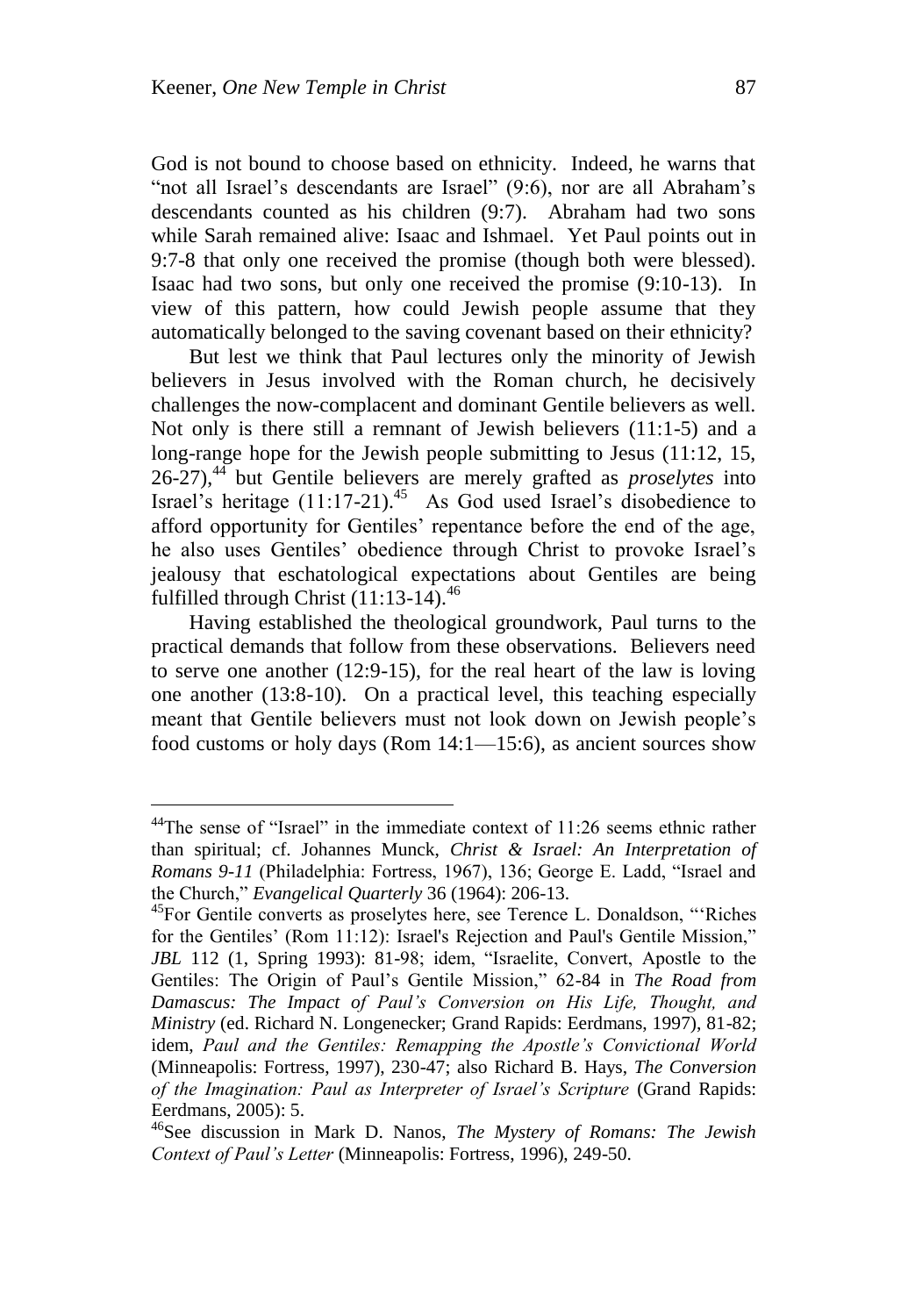us Roman Gentiles frequently did. $47$  Paul urges unity in Christ that welcomes rather than suppresses the diversity of our cultures. Paul concludes that argument by citing Scriptures for Jews and Gentiles united in common worship of Israel"s true God (15:6-12). He then offers examples of Jewish-Gentile cooperation: Jesus, though Jewish, became a minister to the Gentiles (15:8-9); the Jewish missionary Paul evangelizes Gentiles (15:18-24) and brings an offering from the mixed Diaspora churches to the needy believers in Jerusalem (15:25-27). He also invites the largely Gentile Roman believers to partner with him in prayer (15:30) and support (15:24, 28). His final closing exhortation is to beware of those who cause division  $(16:17)$ <sup>48</sup> From start to finish, a central concern of Paul in writing Romans appears to be the uniting of believers of different backgrounds.

When I was going through the deepest crisis of my life since my conversion, an African-American family basically adopted me into their family and circle of churches and nurtured me back to wholeness. African-Americans had survived slavery and countless other trials, and had learned how to depend on God on times of difficulty in ways that I had not discovered in the white church circles of which I had usually been a part. Since 1991, I have been a minister in a largely African-American church movement.<sup>49</sup> My wife, who is from Congo in Central Africa, survived eighteen months as a refugee during an ethnic war in her country. During this time, she and her family showed love to people from the other side of the war; they even provided for a foreign mercenary working for the other side who had been captured and abused.<sup>50</sup> We have observed that Christ's love must transcend ethnic boundaries, no matter what the cost.

<sup>47</sup>See e.g., Juvenal *Sat*. 14.96-106.

 $48$ Perhaps even over food (16:18). Nevertheless, "belly" was used widely in moralistic literature for any uncontrolled passions; see e.g., 3 Macc 7:11; Philo *Spec. Laws* 1.148, 192, 281; 4.91; further sources in Keener, *Matthew*, 342; for "slave of the belly," as here, see e.g., Maximus of Tyre *Or*. 25.6; Achilles Tatius 2.23.1; Philostratus *V.A*. 1.7.

<sup>&</sup>lt;sup>49</sup>On the story, see e.g., Lynette Blair Mitchell, "Charismatic Scholar Targets Racism," *Charisma* (June 1996): 28, 30; Gayle White, "Colorblind Calling," *The Atlanta Journal & Constitution* (Nov. 3, 1991): M1, 4; Flo Johnston, "Ordination will cross racial lines," *Religious News Service* (e.g., in *Chicago Tribune*, Aug. 9, 1991, secton 2.9).

<sup>50</sup>See e.g., Craig Keener and Médine Moussounga Keener, "Reconciliation for Africa: Resources for Ethnic Reconciliation" (Bukuru: Africa Christian Textbooks, 2006), 12.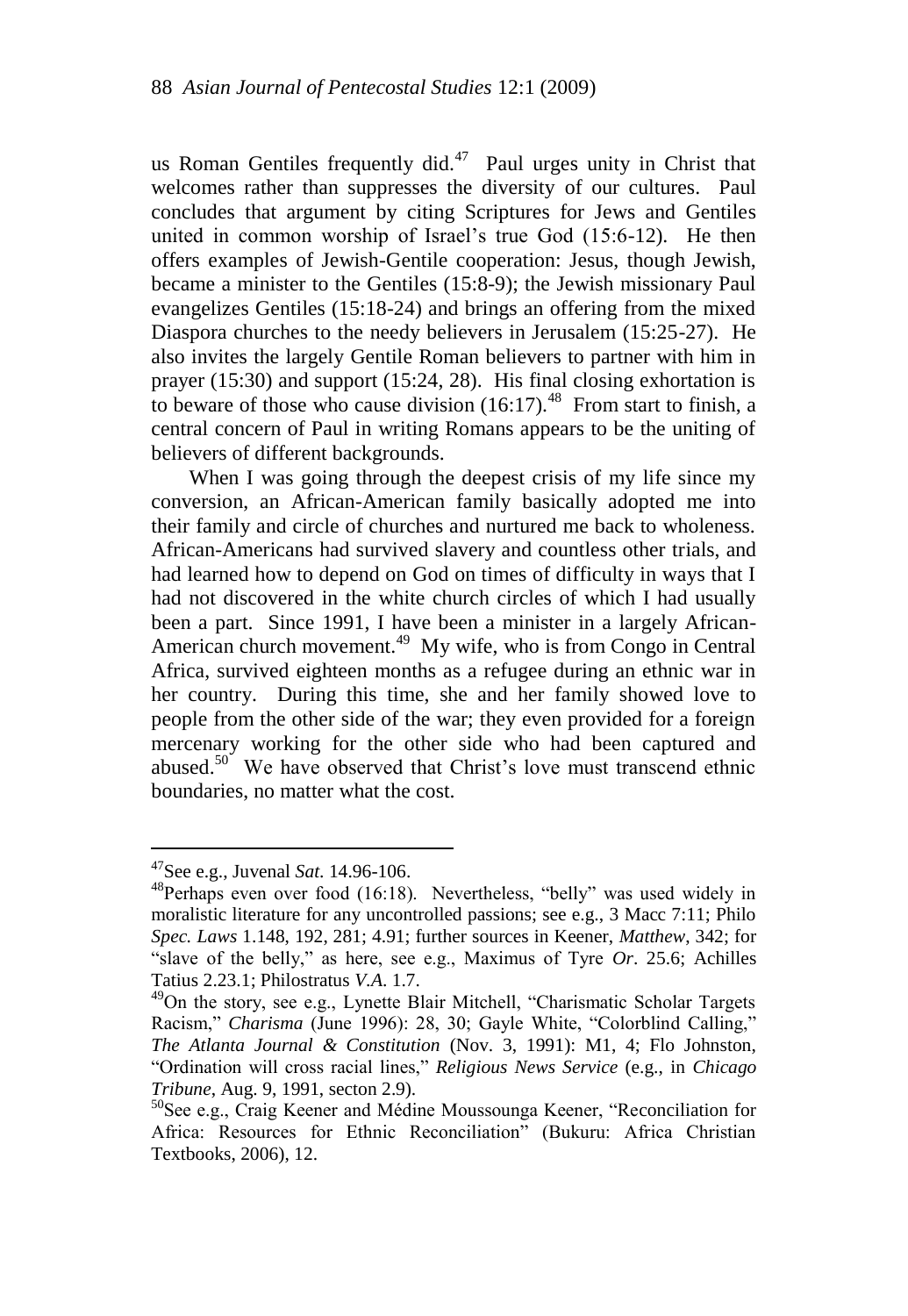## 4. Eschatological Unity and God"s Temple (Rev 5:9; 7:9)

The image of united, multicultural worship to God continues into the latest parts of the New Testament, the closing witness of the first apostolic church. Thus the "furniture" it depicts in heaven evokes that of the biblical temple: the ark (Rev 11:19); an altar of sacrifice (6:9); an altar of incense (8:3-5); a sea (4:6; 15:2; cf. 1 Kgs 7:23-25); lamps (Rev 4:5); and even harps (14:2; 15:2). Indeed, it is called both a tabernacle (Rev 13:6; 15:5) and a temple (14:15, 17; 15:5-8; 16:1, 17). What does one do in a temple? In particular, one worships. Whereas the scenes of earth in Revelation involve judgment (e.g., chs. 6; 8—9; 16) or the worship of the beast (13:4, 8, 12, 15; 14:11; 16:2; 19:20; cf. 9:20), the scenes of heaven involve worshiping God and the lamb (4:8-10; 5:9-14; 7:11: 11:1, 16: 14:7: 19:4).<sup>51</sup>

Likewise, in the eternal future, the very shape of the New Jerusalem evokes, as we noted earlier, the Holy of Holies (21:16; cf. 1 Kgs 6:20). One would normally not expect a city to be over two thousand kilometers high, but the equal length, breadth and height of the city reinforces the allusion to the holy of holies. When God promises that he will dwell among his people there (21:3), he portrays the city not only as a temple, but as the holy of holies itself! Thus the eternal future, involving "heaven on earth," so to speak, continues this worship that Revelation reveals already in heaven (22:3). Although the New Jerusalem is for all believers, it is founded on the twelve tribes of Israel and the twelve apostles of the lamb (21:12, 14).

One of Revelation"s scenes of worship, in 7:9-17, shows that the multicultural multitude has been grafted into Israel"s heritage. Although they are from all peoples  $(7:9)$ ,<sup>52</sup> Jesus' followers are depicted in language evoking prophetic promises to Israel, because devotion to Israel"s true king rather than ethnicity determines one"s status in the covenant (cf. 2:9; 3:9). Thus they neither hunger nor thirst nor suffer from the sun, but the lamb leads them to springs of water  $(7:16)$ . Revelation's language here evokes Is 49:10, where God would protect his people from hunger, thirst, and the sun, and would lead them to springs of water. In Rev 7:17, the lamb wipes away the tears of his

<sup>51</sup>See also Keener, *Revelation*, 91-92.

 $52$ This echoes Nebuchadnezzar's empire (e.g., Dan 3:7, 31; 5:19; 6:25; 7:14; esp. 3:4), but God"s kingdom would supplant all worldly empires (2:44-45), and will include representatives from all peoples (7:13-14; see Richard Bauckham, *The Climax of Prophecy: Studies on the Book of Revelation* [Edinburgh: T. & T. Clark, 1993], 326-29).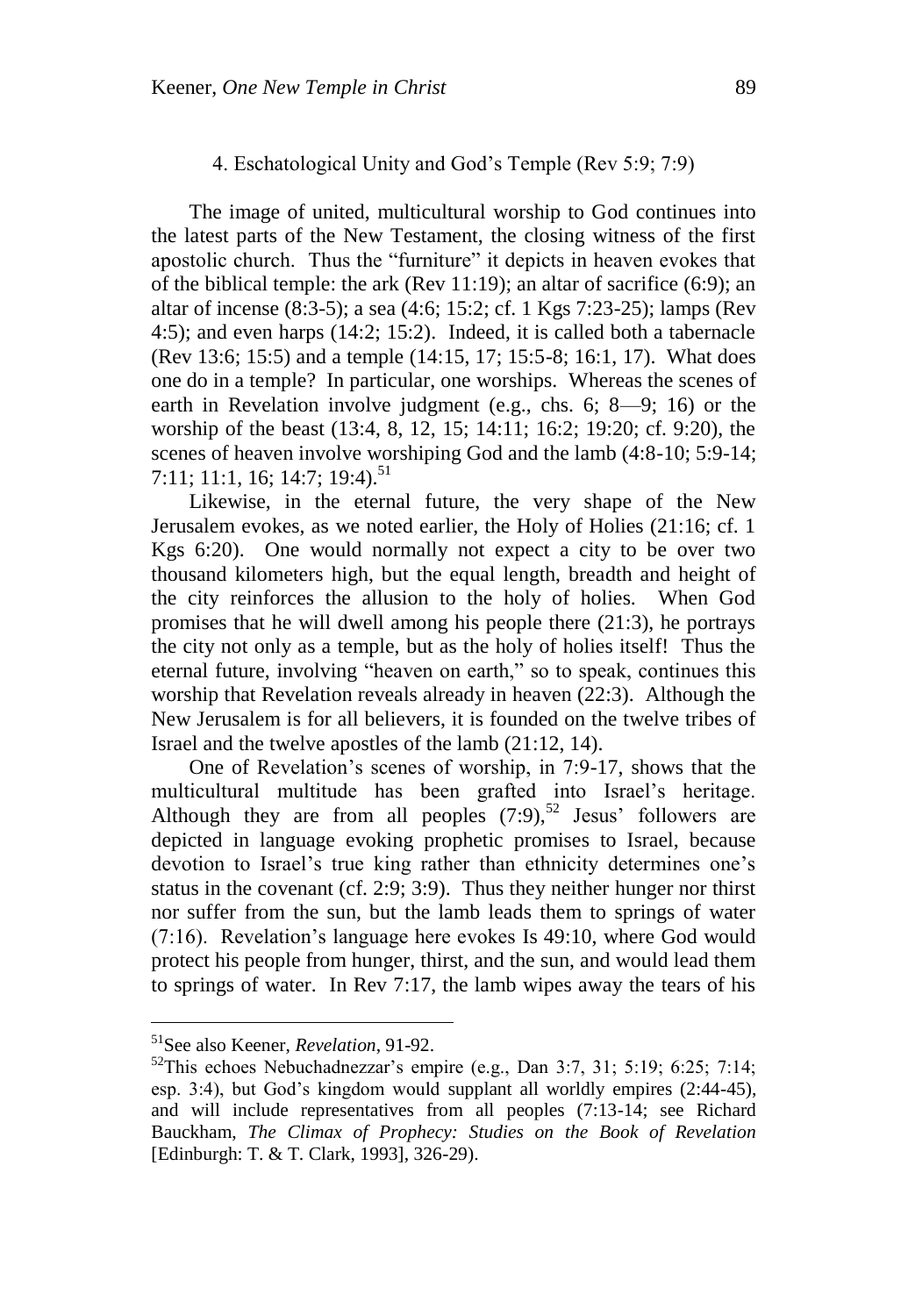followers; in Is 25:8, at the resurrection God would wipe away his people"s tears. By the way that this passage reframes OT prophecies, it emphasizes that Jesus is God and that his followers are together God"s people.

This scene immediately follows another vision in which God has 144,000 servants from Israel"s twelve tribes. Since Scripture predicts the turning of the Jewish people to Christ in the end-time (Rom 11:26- 27), we cannot rule out the possibility that this eschatological event is the point of this image. Sometimes in Scripture, however, a second vision or dream simply rearticulates the point of the first one (e.g., Gen 37:7, 9; 40:1-7), and that may be the case here.<sup>53</sup> We have already seen that 7:9-17 portray believers from all nations as part of God"s people. What is the likelihood that this is the case for the 144,000? We do know that Revelation portrays all believers as spiritually Jewish, grafted into Israel's heritage (e.g.,  $1:20$ ;  $54$  2:9; 3:9). Moreover, the 144,000 are the number of God"s "servants" (7:3-4)—which elsewhere in Revelation involves believers, the saved (1:1; 10:7; 11:18; 19:2, 5; 22:3, 6). The seal on them connects them with all believers (3:12; 22:4; cf. 2 Cor 1:22; Eph 1:13; 4:30; Ezek 9:4; *Ps. Sol*. 15:6-9). Further, John"s vision omits from the list of tribes the tribe of Dan, which is a curious omission if he intends the designation literally, since in Ezekiel Dan receives the first eschatological allotment (Ezek 48:1).

<sup>53</sup>With most commentators, e.g., G. B. Caird, *A Commentary on the Revelation of Saint John the Divine* [HNTC; New York: Harper & Row, 1966], 94-95; Mathias Rissi, *Time and History: A Study on the Revelation* (trans. Gordon C. Winsor; Richmond, VA: John Knox, 1966), 89, 110; Robert H. Mounce, *The Book of Revelation* (NICNT; Grand Rapids: Eerdmans, 1977], 168-70; George R. Beasley-Murray, *The Book of Revelation* (NCBC; Greenwood, SC: Attic Press; London: Marshall, Morgan & Scott, 1974], 140; Bauckham, *Climax*, 399; Alan F. Johnson, *Revelation* (Expositor"s Bible Commentary; Zondervan, 1996), 85; J. Ramsey Michaels, *Revelation* (IVPNTC; Downers Grove, IL: InterVarsity, 1997), 113; Gregory K. Beale, *The Book of Revelation: A Commentary on the Greek Text* (Grand Rapids: Eerdmans, 1999), 412-23. I address this in Keener, *Revelation*, 230-33.

<sup>&</sup>lt;sup>54</sup>Lampstands were the most pervasive symbol for Judaism in the Roman empire; see e.g., *CIJ* 1:8, §4; 1:16, §14; 2:12, §743; 2:32, §771 and passim through 2:53, §801 (*CIJ* altogether contains about 200 examples); Harry J. Leon, *The Jews of Ancient Rome* (Philadelphia: The Jewish Publication Society of America, 1960), 49, 196-97; Erwin R. Goodenough, *Jewish Symbols in the Greco-Roman Period* (13 vols.; New York: Pantheon Books for Bollingen Foundation, 1953-1965), 12:79-83.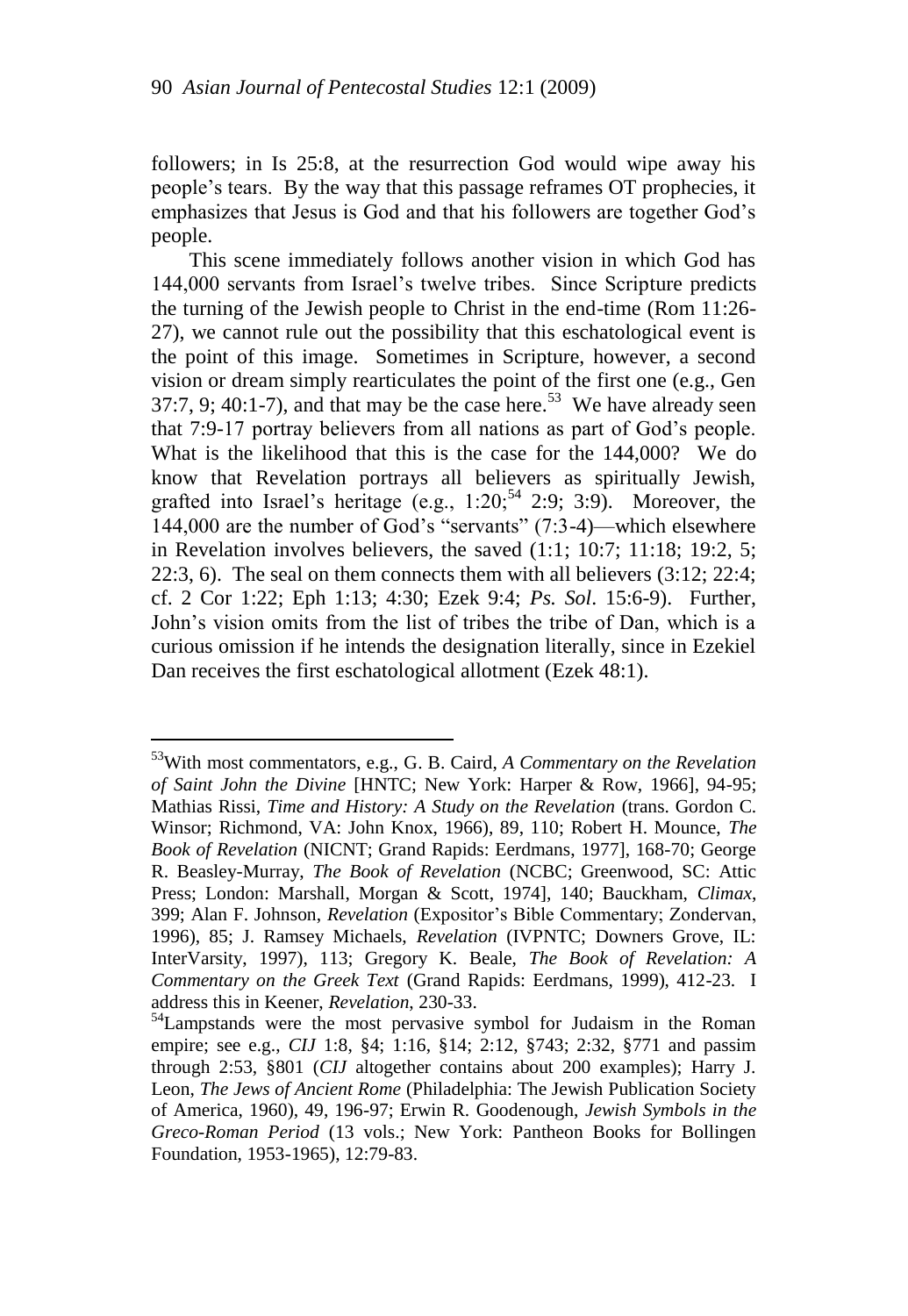Most importantly, Revelation reuses these numbers later. Although translations sometimes obscure the figures, the New Jerusalem is 12,000 stadia cubed (about 1500 miles or 2400 kilometers cubed), with a wall of some 144 cubits (over 200 feet or nearly 80 meters: 21:16-17). A wall of 200 feet or 80 meters is utterly disproportionate to a city that is 1500 miles (2400 kilometers) long, wide, and tall.<sup>55</sup> But Revelation elsewhere informs us that the measurements involve the people, not just the place (Rev 11:1). The New Jerusalem is the city of God for the people of God, a city whose very dimensions evoke the 144,000. When John saw the lamb"s followers standing on Mount Zion (14:1), it was likely because they symbolized the citizens of the new Zion. Revelation portrays two cities: first, the city of the present evil empires, this present world, portrayed as Babylon the prostitute, decorated with gold and pearls  $(17:3-5)$ <sup>56</sup> Those without faith to await the future city settle for the prostitute. But those who keep themselves chaste (like the 144,000, in Rev 14:4) await a better city, New Jerusalem the bride, whose very streets are gold and her gates are pearls (21:2, 10-11, 18-21). This world is nothing compared to the world to come!

Ancient cities always had temples, but John says, "I saw no temple there  $\ldots$ " (21:16).<sup>57</sup> In a city whose gates were named for the twelve tribes and its foundation stones for the twelve apostles, Jew and Gentile together worship God and the lamb in the fullness of their glory forever and ever. The city of God for the people of God includes all who follow the lamb.

## Conclusion

<sup>&</sup>lt;sup>55</sup>To compensate, some translations assign the cubit measure to the wall's thickness (see Ezek 41:9, 12; see Aune, *Revelation* [3 vols.; WBC 52, 52b, 52c; Dallas: Word, 1997], 1162), but this is still utterly disproportionate from an ancient or even modern engineering standpoint.

 $56I$  do agree with those who see Babylon through the lens of Rome, because Rome was the "Babylon" of John"s day (having destroyed Jerusalem like Babylon of old, and becoming even a Jewish cipher for Rome; see 1 Pet 5:13; *Sib. Or*. 5.143, 159-61; *4 Ezra* 3:1-2, 28; *2 Bar*. 11:1-2; 67:7). But the very use of the symbolic title "Babylon" also looks beyond Rome, epitomizing more generally evil empire (i.e., what is analogous to Babylon).

<sup>57</sup>This contrasts starkly with ancient Jewish expectations (*Jub*. 1:27-29; *1 En*. 90:28-29; *Sib. Or*. 3.702-6; *m. Ab*. 5:20; *Taan*. 4:8; fully Charles H. Talbert, *The Apocalypse: A Reading of the Revelation of John* [Louisville, KY: Westminster John Knox, 1994], 102).